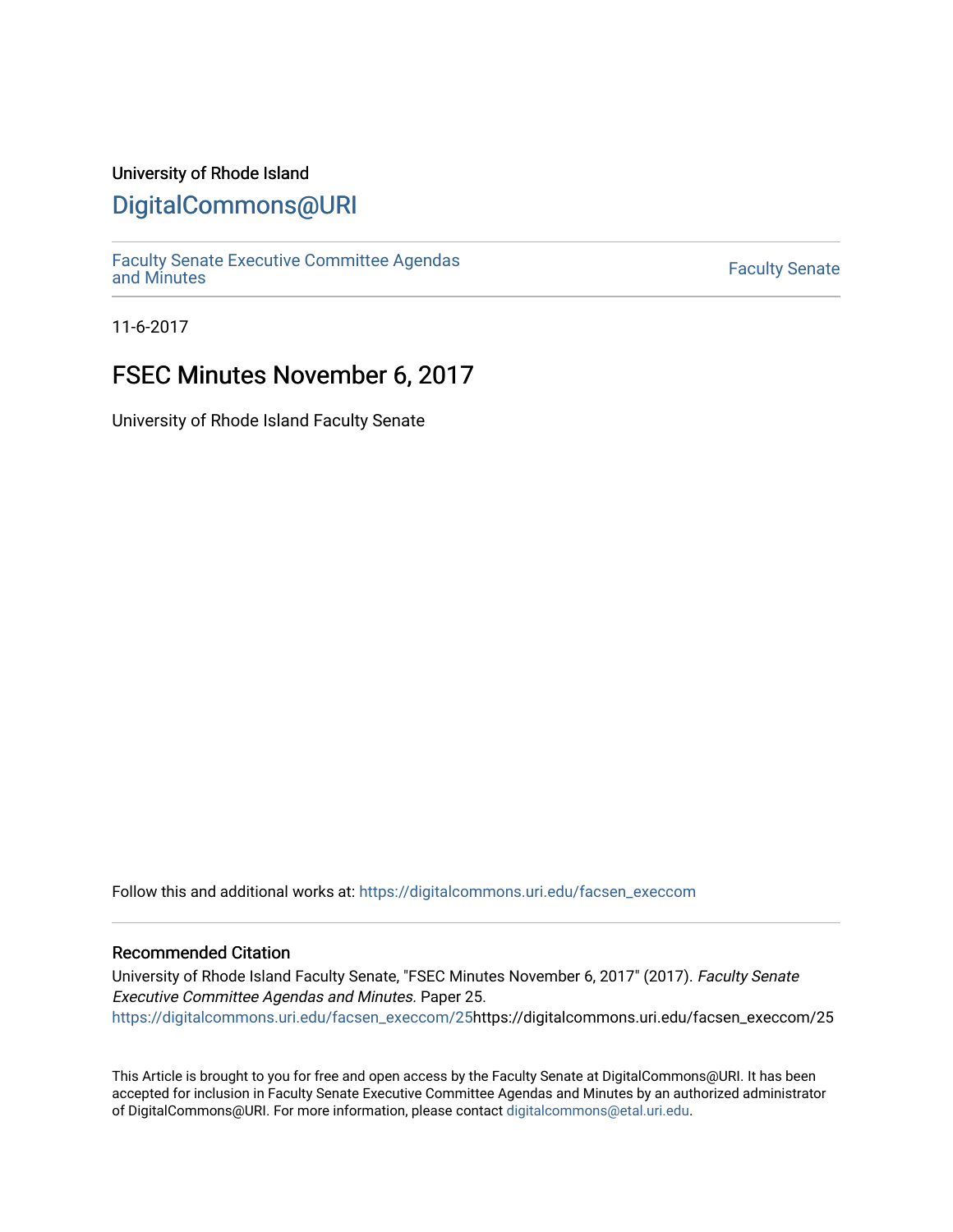# **THE UNIVERSITY** OF RHODE ISLAND

**FACULTY SENATE OFFICE**



### **Faculty Senate Executive Committee Meeting #12 November 6, 2017 MINUTES**

- **1.** The meeting was called to order at 9:03 AM on Monday, November 6, 2017, in the President's Conference Room, Green Hall, Chairperson Conley presiding. Senators Derbyshire, Gindy, Leonard, Mahler, Rice, and Senator Emeritus Sullivan were present.
- **2.** Minutes from FSEC meeting #11, October 30, 2017 were approved as amended.

### **3. ANNOUNCEMENTS/CORRESPONDENCE/REPORTS**

The FSEC made recommendations for faculty appointees to the search committee for the Vice Provost for Global Initiatives.

### **4. ONGOING BUSINESS**

- **a.** Six faculty members, including four senators, have been appointed to the ad hoc committee to review the Administrator Evaluation process. Senator Mahler, a member of the committee, will initiate contact to convene the group.
- **b.** The FSEC selected faculty from among the nominees for the Administrator Evaluation Committee for Dean Ebrahimpour.
- **c.** The FSEC reviewed the status of the committee restructuring proposals under consideration by the Faculty Senate. The proposed amendment to the Committee for Research and Creative Activities was discussed. The order of business for returning to the By-Laws changes at the upcoming November 16 Faculty Senate meeting was discussed.
- **5.** Provost DeHayes and Vice Provost Beauvais joined the meeting at 9:30 AM.
	- **a.** Chairperson Conley asked the Provost to comment on the NEASC (New England Association of Schools and Colleges) site visit of October 23-25. The Provost said that the visiting team's response was, overall, a very positive one. As part of their verbal exit report, the visiting team shared some questions on the role of the Council on Postsecondary Education in the governance of the University, especially regarding the importance of URI's mission as the flagship research university being recognized as distinct among the institutions in the system. The Provost reported also that the team had noted that bureaucratic processes were perceived by some on campus as a barrier to accomplishing new initiatives. Vice Provost Beauvais reported that the team had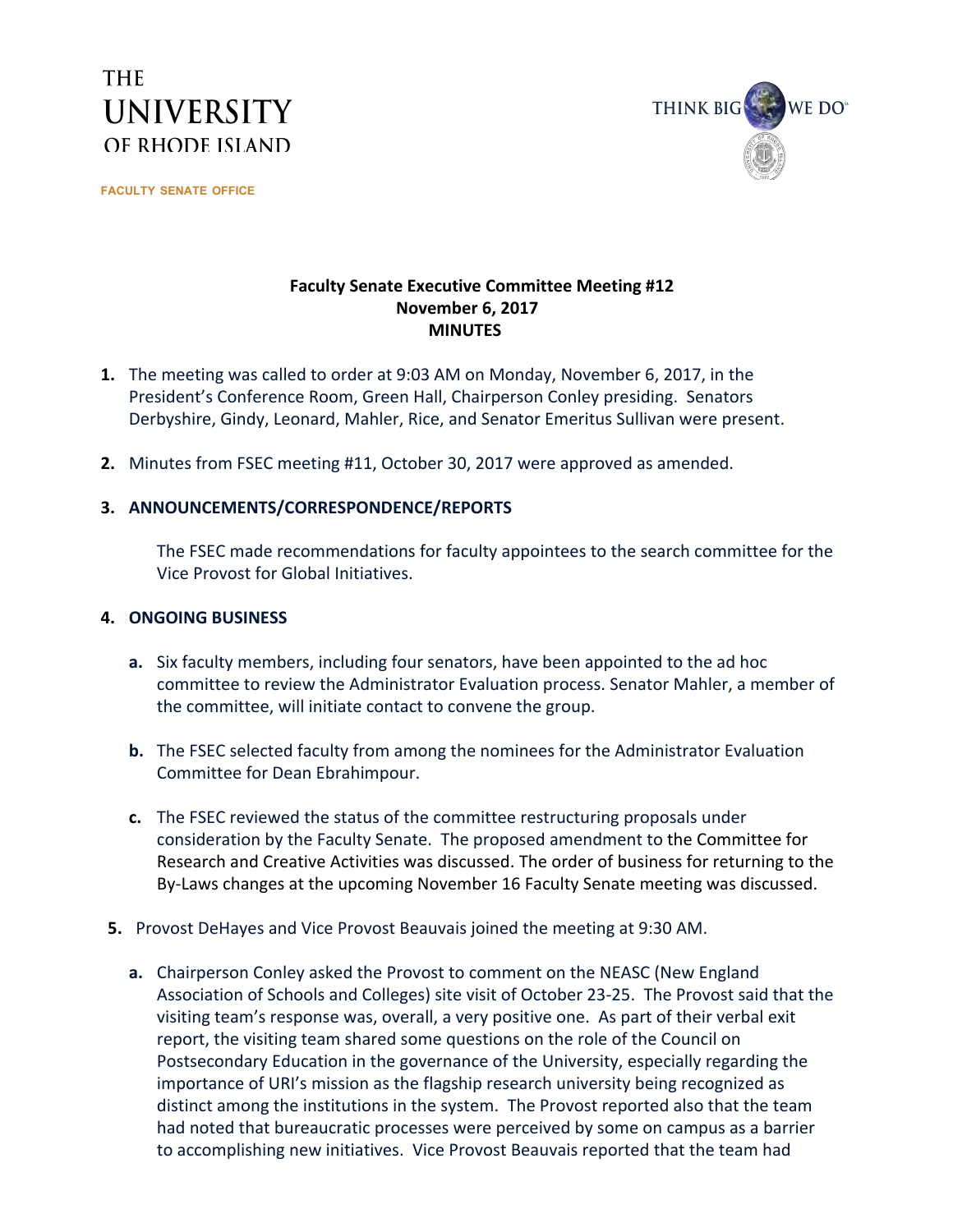acknowledged URI's progress in the areas of general education, academic program review, and assessment, but questioned the value of URI 101. The Provost indicated that the team's initial draft written report is expected in early December.

- **b.** Chairperson Conley asked the Provost if he were amenable to meeting with the FSEC and the President, at the President's suggestion, to discuss performance funding and the funding formula. The Provost agreed to meeting to establish a proactive strategy. Discussion followed regarding metrics and implementation.
- **c.** Chairperson Conley reminded the Provost that, with regard to the verbal report to the constituency of the Dean of University College for Academic Success who had been evaluated in 2016-17, the Dean's constituency was comprised of *all tenure-track faculty who are currently teaching URI 101 or who have served as advisors to University College during the five years immediately preceding the evaluation and all academic department chairpersons* (University Manual **5.76.12**). Discussion followed about expanding the constituency, for future evaluations, to all faculty through an amendment to either University Manual section **5.76.12** (constituent groups) or **10.90.15** (Verbal Reporting to Constituency).
- **d.** The Provost discussed with the FSEC the possibility of redesigning URI 101, asking the Committee to consider learning outcomes appropriate for a freshman seminar experience. The Provost suggested that an altogether new or redesigned course be managed through the Office of Innovation in General Education. The FSEC discussed requiring the course as part of the general education program to ensure that it is audited on a regular basis.
- **e.** Chairperson Conley informed the Provost that the FSEC was resuming consideration of badges (non-credit credentials) as a follow-up to a proposal raised in the Senate in April 2017. Vice Provost Beauvais said that Associate Dean Rusnock was working to develop a plan for badges and would be meeting with a work group on November 14.

Provost DeHayes and Vice Provost Beauvais left the meeting at 10:20 AM.

**f.** Executive Director Mahoney joined the meeting at 10:20 AM. She provided an update on the University's new communications strategy, an effort directed at facilitating the upcoming fundraising campaign. She described the goals of the External Relations and Communications (ERC) department: to serve as a clearinghouse for all information about the University, to ensure best practices in brand management, to avoid oversaturation of communications, and to ensure that website development adheres to the University's web policy. Director Mahoney reported on efforts to improve audience response to communications. Utilization of two new platforms, "news" and "events," and the dissemination of fewer messages has resulted in a significant increase in "open" rates over the last two months. Director Mahoney distributed a document summarizing the policies and standards of the Web Policy Council and indicated that policies were